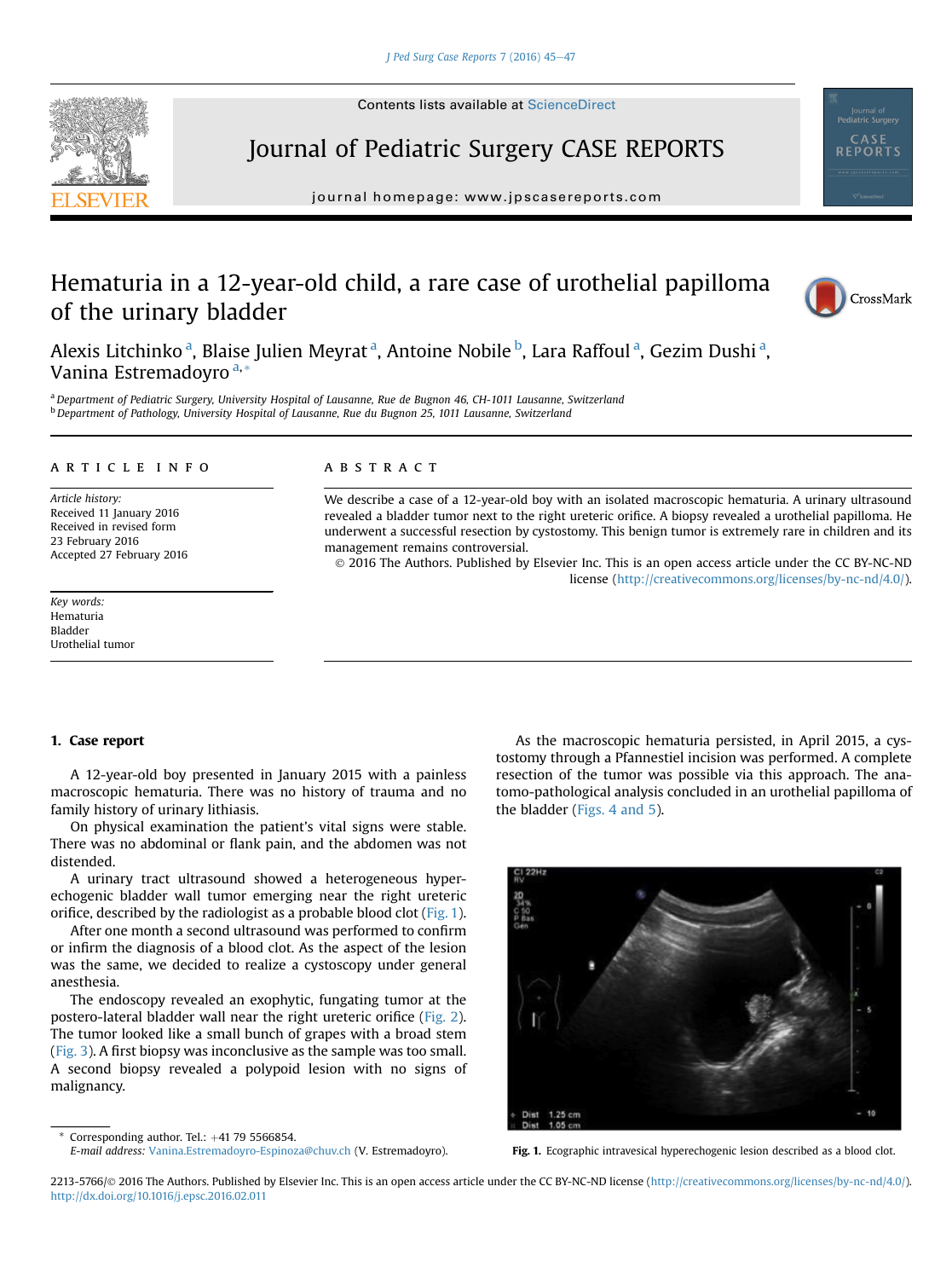<span id="page-1-0"></span>

Fig. 2. Macroscopic aspect of the lesion by cystoscopy.



Fig. 4. At low power, thick-walled vessels (arrow) are branching into the polyp stalk.

The postoperative course was simple. There was no recurrence of the hematuria. Our patient is now in good health and standard surveillance is provided.

#### 2. Discussion

Hematuria is a common symptom at the emergency room. Most hematuria are benign signs of a urinary tract infection or a nephrological disease that require medical treatment and ambulatory care [\[1\].](#page-2-0)

The source of bleeding can originate from the glomerulus, the medullary interstitium, the urinary tract or the renal vasculature. In our case, the urinal sediment confirmed a macro-hematuria with no dysmorphic red cells, which removed the possibility of any glomerular causes (acute poststreptococcal glomerulonephritis, Alport syndrome, rapidly progressive glomerulonephritis, systemic lupus erythematosus, Wegener granulomatosis). The most common causes of non-glomerular hematuria are urinary tract infections, trauma, hypercalciuria, renal masses and urolithiasis. Cytobacteriological examination of the urine in our patient was sterile, creatinine level was normal and there was no calciuria.



Fig. 3. Aspect of the intravesical lesion by cystoscopy.

In our case, since the urinalysis was negative, the next logical step was the radiologic investigations of the urinary tract for evaluating the hematuria.

In some cases, hematuria in children can reveal bladder tumors such as rhabdomyosarcoma of the bladder or papillary urothelial neoplasm of low malignant potential (PUNLMP) [\[2\]](#page-2-0).

An uncommon type of lesion in children are urothelial papillomas. These tumors are benign exophytic lesions characterized by simple non branching papillary fronds lined by normalappearing urothelium lacking atypia. The World Health Organisation/International Society of Urologic Pathology (WHO/ISUP) considers them as a distinct but uncommon entity. This benign tumor is very rare in children and the typical presenting symptom is hematuria [\[3,4\]](#page-2-0).

Most urothelial papillomas are located on the posterior or lateral walls of the bladder close to the ureteric orifices or in the



Fig. 5. At medium power, one can appreciate an urothelial lining of even thickness throughout the whole polyp (arrow heads), bordering a loose connective tissue containing numerous small capillaries (arrows).